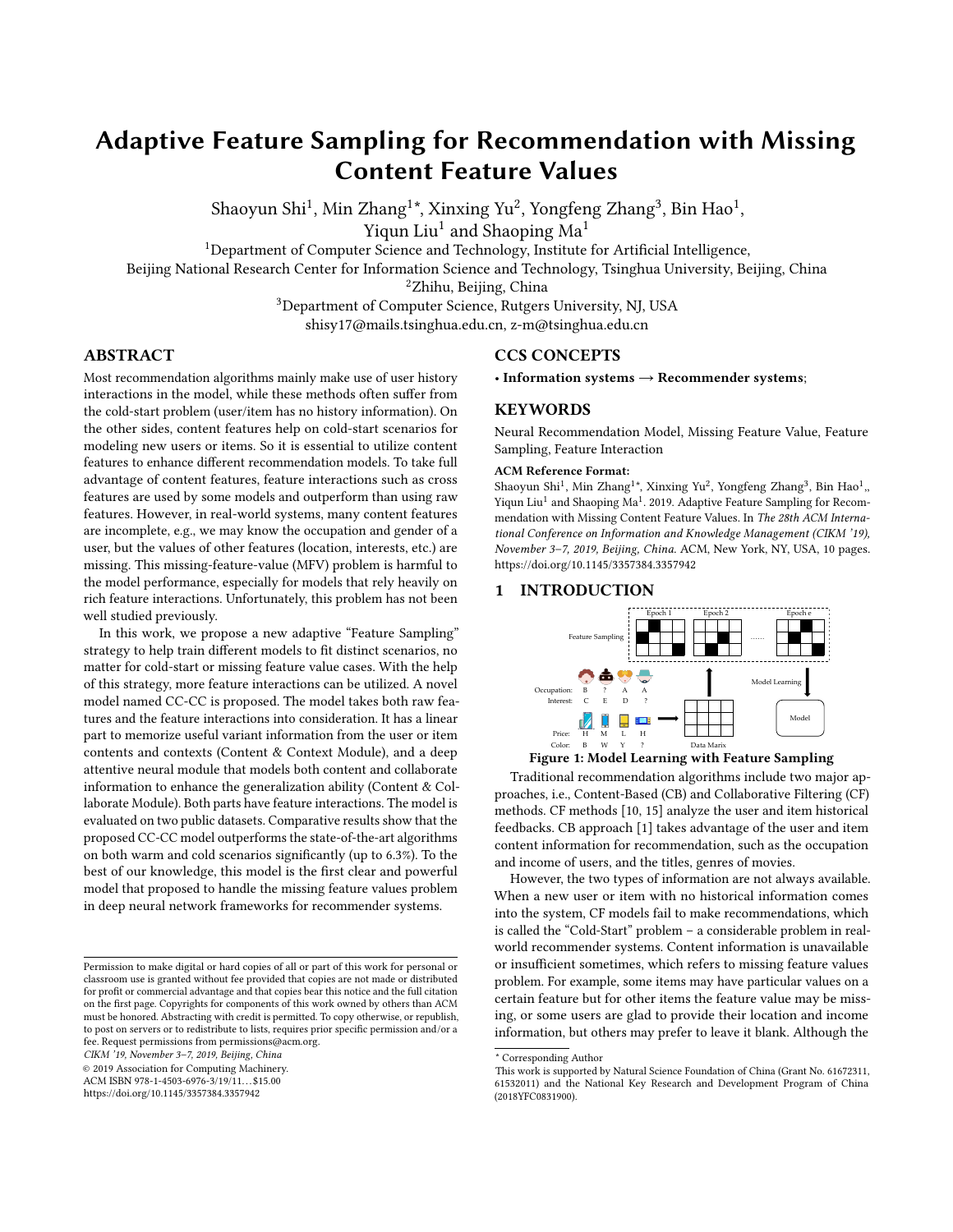cold-start problem has been well studied, how to handle the MFV problem in recommendation is largely ignored in previous works. The availability of content features can be immensely complicated.

Also, in deep neural networks, feature interactions like cross feature [\[7\]](#page-9-4) and Bi-Interaction (BI) layer [\[13\]](#page-9-5) have been verified to be helpful to improve the recommendation performance. Although multilayer perceptron (MLP) can learn low-rank relations, it is inefficient [\[4\]](#page-9-6). Cross features and BI layers are effective ways to help deep neural networks model feature interactions. However, MFVs have negative impacts on model performance, especially models relying on rich feature interactions. In deep neural networks, randomized values, zeros, or specific Unknown tags are usually used to fill in the missing values, making the model trainable and thus producing normal outputs. Once the model is trained, the missing value patterns in test cases can be different from what the model has ever seen in training cases and hence lead to errors. Besides, the true values of those unknown features on different users/items may be different from each other, so either considering them as randomized values or as the same Unknown label may introduce biases into the model learning. Feature interactions between unreliable representations will lead to even baneful influence. With these traditional treatments, the model will not perform well for the missing feature value cases, and our experiments show that this issue has a terrible impact on model performance.

To mitigate the effects of MFVs, we propose "Feature Sampling" (FS) strategies to help train the models. The brief illustration of the training process with FS is shown in Figure [1.](#page-0-2) The main idea is to introduce more MFVs into the training process and thus help the model learn a representation of those unknown features. Random FS is further improved by an adaptive sampling and learning process for different data scenarios to give a more robust performance. Note that FS strategies are not specific for one model, but they are verified to be helpful for various models.

With the help of FS strategies, more feature interactions can be introduced to the models in the situation of MFVs. We propose a Content & Context - Content & Collaborate (CC-CC) model, which has a neural Content & Collaborate Module to integrate CF and CB. To enhance the deep neural network, which is good at generalizing, the CC-CC model has a linear Content & Context Module with a strong memorization ability. The model considers both raw features and feature interactions. On the linear Content & Context Module, it takes automatically or manually designed cross-features as inputs. In the neural Content & Collaborate Module, it uses Bi-Interaction layer to model second-order feature interactions and then uses MLP to learn even higher order feature interactions.

The proposed model is able to adjust the weights of information from different resources (historical feedback and content information) to make recommendations with the attention mechanism. When the content parts meet MFVs or unreliable inputs, the outputs will be more dependent on the historical feedback information. In warm scenarios, it considers both kinds of information, but in cold scenarios, it gives higher weights to the content information. Our model is different from previous deep neural network models based on global weights to model different types of information. The attention weights in CC-CC are adaptively adjusted according to the inputs during the testing procedure. The "Cold Sampling" [\[32\]](#page-9-7) we adopt and the new "Feature Sampling" strategies we proposed help

train the attention mechanism. The model has been evaluated on two public datasets and outperforms the state-of-the-art algorithms on different scenarios.

The main contributions of this work are summarized as follows:

- (1) We propose an adaptive Feature Sampling learning strategy to help deal with both the cold-start problem and the missing feature value problem. The strategy is verified to be helpful for different models to generate more robust results.
- (2) A novel attentive model named CC-CC is designed, which considers both raw features and their interactions to integrate CF and CB recommendation. With the help of Feature Sampling, it works in different scenarios (warm, cold, MFVs).
- (3) Experimental results show that our model CC-CC makes significant improvements against the state-of-the-art recommendation algorithms.

## 2 RELATED WORK

#### 2.1 Deep Recommendation Models

In this work, we focus on deep neural recommendation. In recent years, deep learning has shown its outstanding power in many fields like computer vision and natural language processing. The influence of deep learning has spread to the fields of information retrieval and recommendation. It helps to enhance the ability of traditional methods to model the non-linearity in data. For example, early models such as MDA-CF [\[26\]](#page-9-8) and CVAE [\[27\]](#page-9-9) combine matrix factorization with auto-encoders. CNN is a powerful structure to help model the visual information [\[11,](#page-9-10) [12\]](#page-9-11). RNN can be used to model the text data [\[2\]](#page-9-12) or reviews [\[25,](#page-9-13) [38\]](#page-9-14). Some other research redesigned traditional algorithms in a neural way, for example, NCF [\[14\]](#page-9-15) adopted a deep learning approach and JRL [\[37\]](#page-9-16) adopted a representation learning approach to collaborative filtering. Sequential information such as a list of user-item interactions can also be modeled by RNN [\[17](#page-9-17)[–19\]](#page-9-18) or memory networks [\[6,](#page-9-19) [20\]](#page-9-20) to help provide sequential recommendations.

There exist some efficient models to combine content features with end-to-end ID embeddings. Wide&Deep [\[7\]](#page-9-4) proposed by Google combines the deep neural network with a linear model. It has strong generalization ability based on the deep neural part and memorization ability based on the linear part. In the NFM [\[13\]](#page-9-5), both sparse IDs and content features are embedded into vectors to model feature interaction. These methods have shown remarkable performance on many datasets and in many scenarios, indicating that both raw features and feature interactions are useful, and integrating the content features and user-item interactions is helpful. However, a disadvantage of these methods is that they use global weights to model the information, which lacks the ability of adaption to better solve for the cold-start and MFV problems.

#### 2.2 Missing Data & Feature Values

In CF methods, the rating matrix of items by users has many unobserved values. Missing ratings are usually assumed to be missing at random. Some works have shown that incorrect assumptions about the missing data can lead to biased parameter estimation and prediction, and non-random missing data assumption performs better [\[16,](#page-9-21) [28\]](#page-9-22).

Most of the previous works ignored that content features can also be missing in many situations. Although we can train the model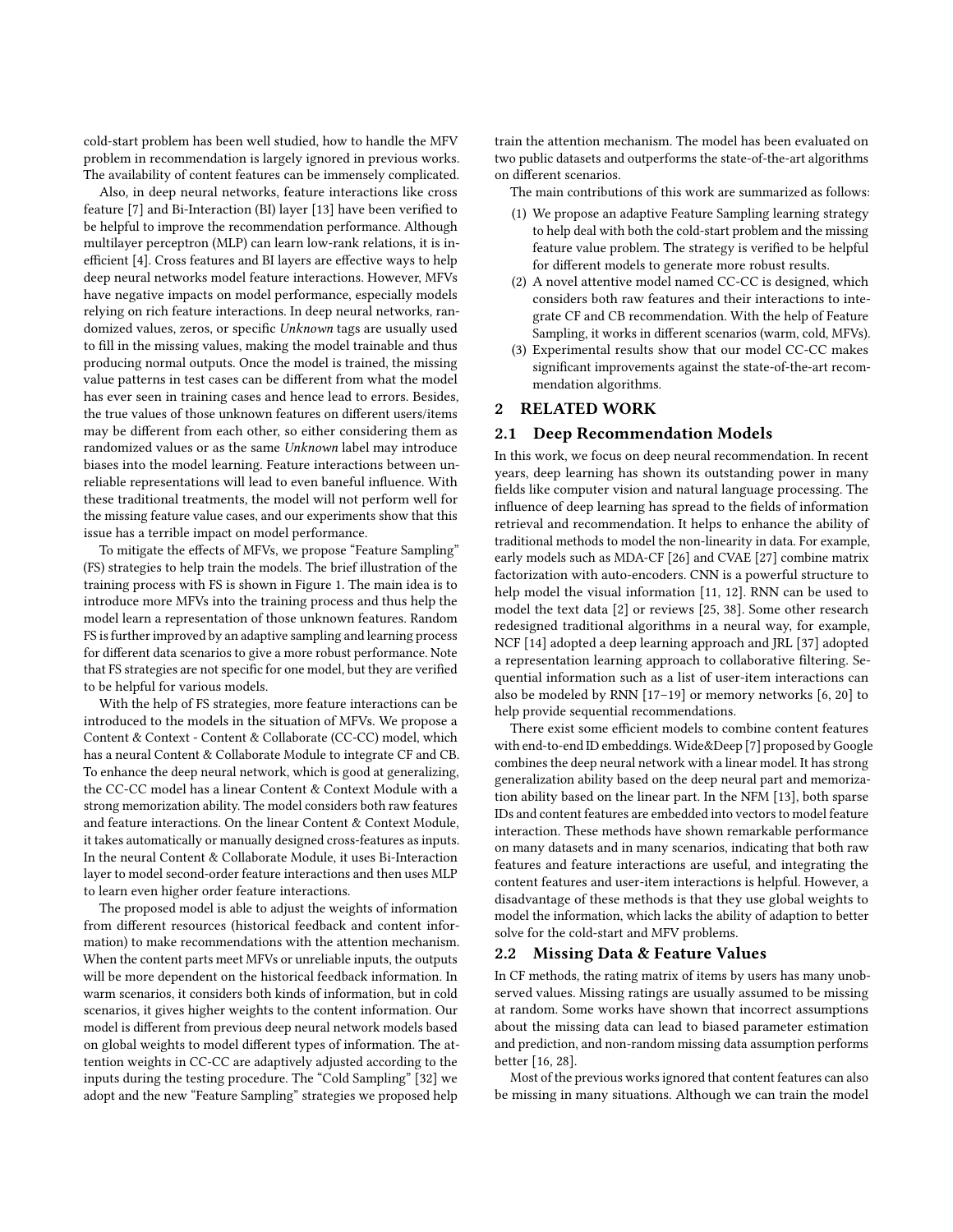with sufficient content features to handle the cold-start problem, the testing environment in real-world recommender systems is always changing and it usually suffers from the missing feature value problem. A traditional way to solve the problem is to fill the missing features with some valid values, what we call as "Missing Feature Value Imputation". Intuitively, MFVs can be filled with the most frequent feature values, uniformly randomized values, or values generated randomly according to the observed distribution. Furthermore, there exist some works using KNN-based [\[29\]](#page-9-23) methods or autoencoders [\[3\]](#page-9-24) to conduct missing data imputation. Most of these works are based on two assumptions: MFVs have the same or similar distribution with the observed feature values, and the data distribution of the training set is similar to that of the testing set. However, the testing distribution could be possibly different from training cases because user records in online environments are dynamic and difficult to predict. As a result, the imputation performance in the testing procedure is usually not guaranteed.

## 2.3 Cold-Start Recommendation

Cold-start is an important problem in recommendation and must be carefully considered in real-world recommender systems. For example, some works use a hybrid model to generate recommendation results [\[35,](#page-9-25) [36\]](#page-9-26). When new items come, the models give predictions according to the content-based part. Other researchers combine the content features with CF [\[33,](#page-9-27) [34\]](#page-9-28). These approaches take advantages of both CF and CB to handle the cold-start problems. However, they cannot adaptively balance the importance of different types of information for each user-item pair so as to benefit both cold-start cases and recommendation accuracy. ACCM [\[32\]](#page-9-7) is proposed to address the problem by an attention mechanism to determine whether to use the user-item interactions or the content features to learn the user/item vectors. Warm users and items benefit from both kinds of information, but the vector representations of cold users/items are mainly learned from content features. However, it fails to consider the feature interactions and the adaptive importance between CF and CB, limiting its ability to model content information for the cold-start recommendation.

#### 3 FEATURE SAMPLING (FS)

Although content features are sometimes easier to collect than historical interactions, they can be partially missing in real-world systems. Sometimes we use a specific Unknown tag to represent the missing feature values and learn them in the training procedure. We may also use some predicted or random values to replace the unknown values. However, in the test procedure or real-world online environments, content features can be diverse and complex, and the missing features could be different from the training cases. To alleviate the problem, we aim to introduce more complex and a larger amount of MFVs into the training procedure by sampling and hiding some feature values – without losing any useful information – to train a more robust model that can handle MFVs in the testing procedure. Two new sampling strategies are proposed here, namely random feature sampling and adaptive feature sampling.

#### 3.1 Random Feature Sampling (RFS)

The main idea of RFS is to change some values in each batch data matrix. Let  $D = \{d_{i,j}\}\$ be the total training data matrix, where each row contains the user ID, item ID, and their feature values.

 $d_{i,j} = Unknown$  represents that the feature j in row i is unknown. Then, we randomly change some feature values by:

$$
d'_{i,j} = \begin{cases} d_{i,j}, & s_{i,j} = 0\\ \text{"Unknown" Tag,} & s_{i,j} = 1 \end{cases}
$$
 (1)

where  $s_{i,j} \in \{0,1\}$  is a random variable used to control if  $d_{i,j}$  is<br>to be changed or not, and it is generated from Bernaulli(B), B is to be changed or not, and it is generated from Bernoulli(β).  $β$  is the FS ratio controlling how many feature values are sampled in the strategy. When  $s_{i,j} = 1$ , no matter whether  $d_{i,j}$  is an observed feature value or not it is modified to be unknown. The whole PFS feature value or not, it is modified to be unknown. The whole RFS process is shown in Figure [2.](#page-2-0)

<span id="page-2-0"></span>

Figure 2: Illustration of Random Feature Sampling. The matrix is the training data matrix  $D = \{d_{i,j}\}\$ , where white/black blocks represent observed/unknown feature values, respectively.

In each epoch, the  $s_{i,j}$  is regenerated so that different batch sam-<br>is different features. Overall, as the training procedure advances. ples different features. Overall, as the training procedure advances, it tends to use all the information available. In this way, RFS brings more unknown feature values into the training procedure, so as to force the model to handle complex missing feature value situations and make the model more robust.

#### 3.2 Adaptive Feature Sampling (AFS)

The previous RFS strategy brings some MFV into the training process. However, in real-world data, some feature columns may be relatively complete but others may be mostly missing. For those features that are mostly complete, sampling some of them to be unknown indeed brings more difficult training instances and forces the model to learn how to handle the missing values. However, if a feature column has only a few values and FS still changes some values to Unknown in each epoch, there may not be sufficient values to learn the features. RFS uses a constant probability  $\beta$  for all feature columns, and it needs to be manually tuned for satisfactory performance.

<span id="page-2-1"></span>

 $\mathbb{F}_q^{(p)}$  and a denote the section of  $p$  and  $p$  and  $p$  and  $p$  are  $p$  and  $p$  are  $p$  are  $p$  are  $p$  are  $p$  and  $p$  are  $p$  are  $p$  are  $p$  and  $p$  are  $p$  are  $p$  are  $p$  are  $p$  and  $p$  are  $p$  are  $p$  are  $p$ ing data matrix $D = \{d_{i,j}\}$ . White blocks are observed feature values, gray blocks are those feature values that are naturally missing in the dataset, and black blocks are sampled feature values replaced as Unknown.  $\beta_e$  is to control how many values are sampled as unknown and  $p_f$  determines which features have higher probabilities to be sampled.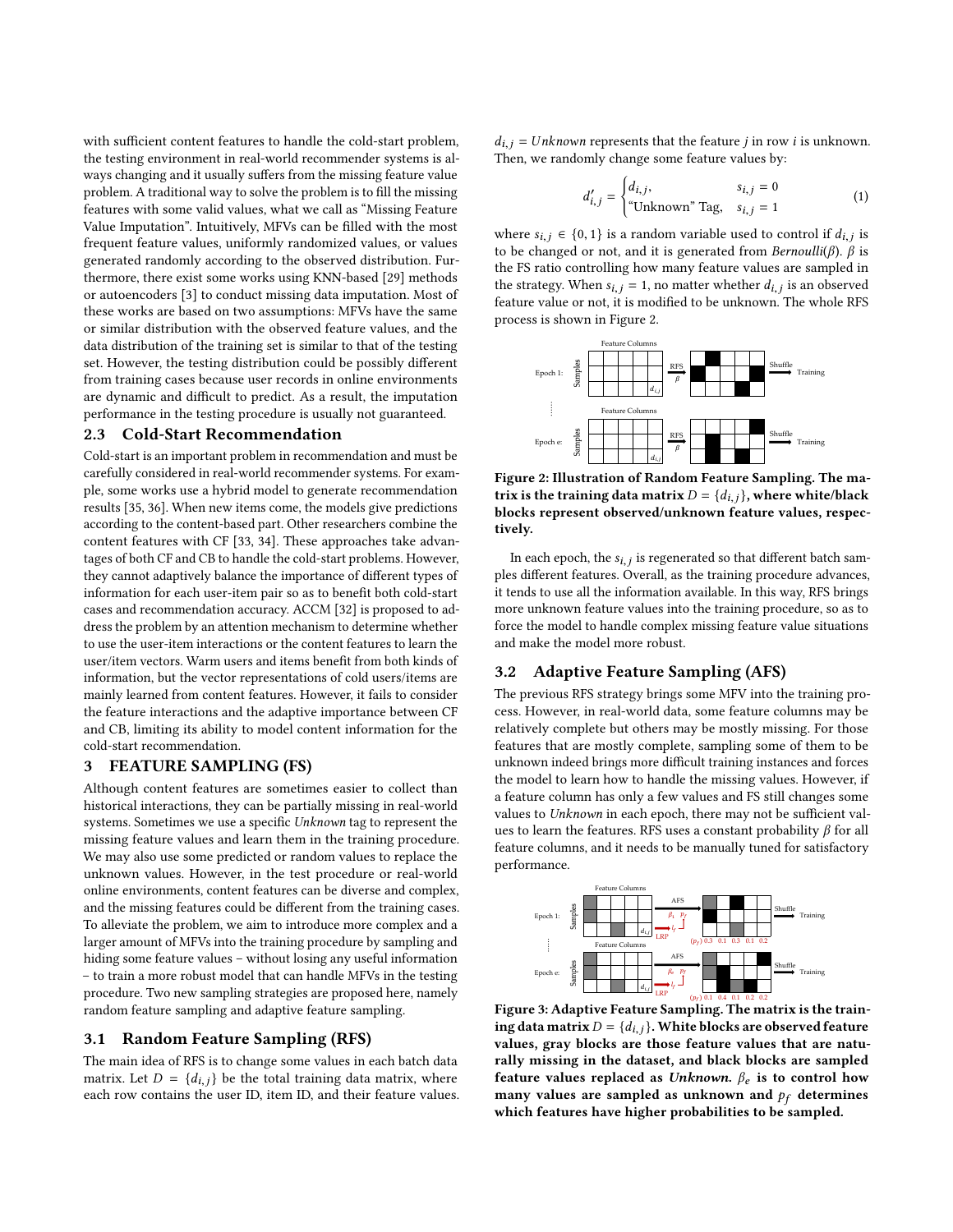Thus, we proposed the Adaptive Feature Sampling (AFS) strategy to address the problem. The process is summarized in Figure [3.](#page-2-1) There are mainly two differences from RFS:

• FS ratio. During the training process, AFS will gradually increase the FS ratio  $\beta_e$  in each epoch e until it gets a maximum FS ratio  $\beta'$ :

$$
\beta_e = \min(\beta', \beta_0 + \Delta \cdot e) \tag{2}
$$

where  $\beta_0$  is the initial FS ratio in the first epoch and  $\Delta$  is the incre-<br>ment of  $\beta$ , in each epoch  $\beta$ , determines how many values should ment of  $\beta_e$  in each epoch.  $\beta_e$  determines how many values should be sampled as unknown in the data matrix in each epoch e.

• Feature importance. The intuition is that if the model depends heavily on some features, then missing those features will significantly influence the model performance. The solution is to introduce some samples that miss those important features during training to make the model more robust. In each epoch, we first calculate the relevance of the features to the model predictions by the Layer-wise Relevance Propagation (LRP) [\[5\]](#page-9-29) technology. We assume that if the LRP results show that a feature contributes more to the final results of the sample, then it is more important than other features. To avoid that missing too much important features harm the training process, a small number of important features are sampled to be unknown at the beginning of the training process, but increasingly more important features will be sampled along with the training.

The LRP results keep changing along with the training process. In our experiments, we generate new LRP results during each epoch. Formally, let the  $l_f$  be the LRP feature importance of the feature  $f$ ,  $(\nabla \circ l_f - 1)$ . Then the probability to sample the value of feature f  $(\sum_f l_f = 1)$ . Then the probability to sample the value of feature f<br>in a training instance (a row of the data matrix) is  $\sum_{i=1}^{n}$  in a training instance (a row of the data matrix) is

$$
p_f = \begin{cases} l_f, & l_f \le \sigma(e) \cdot \max\{l\} \\ \delta * l_f, & otherwise \end{cases}
$$
 (3)

where *e* is the current epoch, and  $\sigma(e)$  is a monotonically increasing function used to adjust the threshold  $\sigma(e) * max\{l\}$ , so that the important features ( $l_f$  bigger than the threshold) have lower<br>probabilities (0 <  $\delta$  < 1 is used to decrease the probabilities) to be probabilities ( $0 < \delta < 1$  is used to decrease the probabilities) to be sampled as unknown at the beginning of the training process. Note that  $p_f$  needs normalization so that  $\sum_f p_f = 1$ .<br>By doing these AFS has at least two advant

By doing these, AFS has at least two advantages compared to the simple RFS strategy. Firstly, the gradually increasing sampling probability provides a more robust training process. The max FS ratio  $\beta'$  is the parameter we should take into consideration, but it is less sensitive than a fixed ES ratio  $\beta$ . Secondly, AES adaptively is less sensitive than a fixed FS ratio  $\beta$ . Secondly, AFS adaptively prevents the model from relying heavily on some features. If the values of some feature columns are mostly available or they are more important to the model, they will contribute more to the predictions, and LRP will be able to detect them by gradually sampling more of these features to be unknown.

#### 3.3 Discussion on Feature Sampling

FS strategies are motivated by the "Cold Sampling" (CS) strategy [\[32\]](#page-9-7). The CS is designed for the attention mechanism in deep neural recommendation models. In traditional gradient-descentbased training processes, attention fails in cold-start scenarios while evaluating the vectors from historical information. This is because there are no cold samples in the training process – the model sees all users and items in the training set, but during the testing procedure, a new user's vector in the CF part remains untrained and its

distribution is different from those trained vectors. In this situation, the output of the attention network will be unreliable. The key point to solve this problem is to introduce cold users/items into the training procedure, and hence help the model learn the attention weights in diverse cases. [Shi et al.](#page-9-7) [\[32\]](#page-9-7) proposed the CS training strategy to help the attention network learn what is cold-start and how to handle it.

However, FS strategy is different from CS. It is somehow a generalization of CS. If we regard the user/item IDs as some features and FS is conducted on the whole input data, including the user/item IDs, and let Unknown denote a cold user/item ID. Then we can find that by changing the user/item IDs to Unknown in some samples, FS brings some cold users/items into the training procedure, and a new ID that the model has never seen is considered as an Unknown ID. In this way, FS helps the model to learn a global embedding for the Unknown ID, which is a specific user/item ID. The embedding is used as the representation of all cold users/items, which can help to make recommendations in cold scenarios. Unlike FS, however, CS replaces the embeddings of user/item IDs with random vectors as the input of the attention network. It directly teaches the attention network to learn what the cold vectors look like. Then the attention network gives small weights to the cold user/item CF embeddings during testing. Overall, they both introduce some cold users/items into the training process, but CS focuses on teaching the attention network to adjust between different information resources – content or collaborative filtering. The FS strategy, instead, is not designed specifically for the attention network. So what is most important is that FS can be adopted on different deep neural models such as Wide&Deep [\[7\]](#page-9-4) and NFM [\[13\]](#page-9-5). In our experiments, we conducted FS on content features in all of the models, while CS is conducted on the attention network of the ACCM [\[32\]](#page-9-7) and our further proposed CC-CC model.

# 4 CONTENT & CONTEXT - CONTENT & COLLABORATE MODEL

With the help of FS strategies, more feature interactions can be utilized without worrying too much about MFVs. To verify the effects of FS strategies, the Content & Context - Content & Collaborate Model (CC-CC) is proposed, which uses attention mechanism to adaptively adjust the weights of different information resources. Further experiments show that FS strategies help CC-CC work on different scenarios. The model structure is in Figure [4.](#page-4-0) It mainly has two modules, a linear Content & Context Module and a deep Content & Collaborate Module. Their outputs are finally merged to make predictions. Detailed structures are introduced in the following subsections one by one.

## 4.1 Content & Collaborate Module

CF and CB are based on different kinds of information. We believe that integrating the advantages of CF and CB can improve recommendation performance. In our model, the neural collaborative filtering vectors and content features are separated and finally combined by attention mechanism. The purpose of the attention network is to adjust the information source, so that the model can use the correct recommendation strategy in different scenarios (e.g., cold or unreliable content features). User and item information is used to form the user vector u and item vector v independently.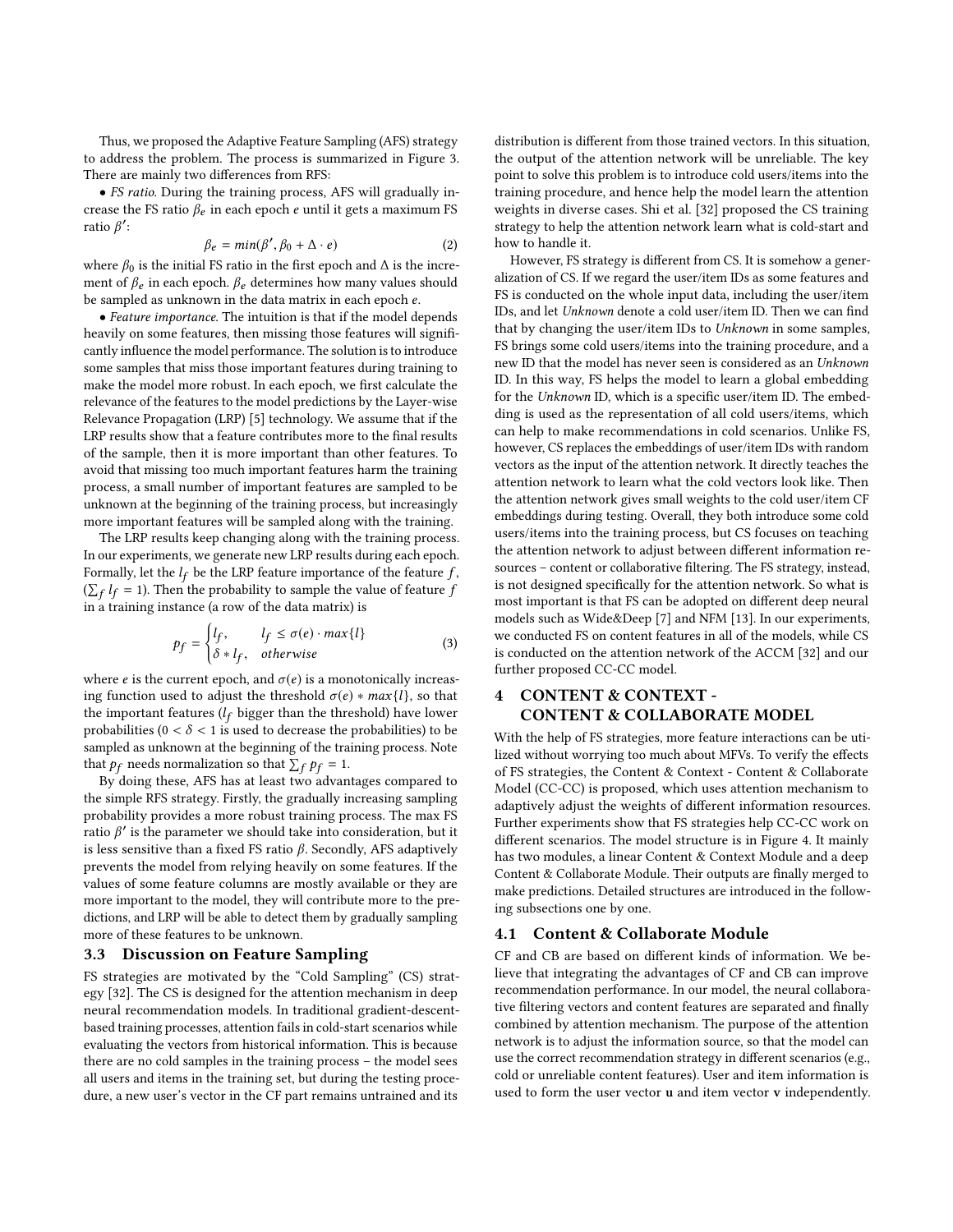<span id="page-4-0"></span>

Figure 4: Content & Context - Content & Collaborate Model.

Note that in the formulas, bold fonts are used to represent vectors and italic fonts mean scalars or entities.

4.1.1 Neural Collaborative Filtering. CF usually performs better with sufficient feedback. An effective CF structure is necessary for a good recommender algorithm. In neural networks, it is common to transfer sparse IDs into vectors through the embedding layer. Also, in neural recommendation models, user and item IDs are embedded as vectors [\[13,](#page-9-5) [14\]](#page-9-15). Similarly, in CC-CC, the user ID and item ID are embedded as a user CF vector  $\mathbf{u}_{CF}$  and an item CF vector  $\mathbf{v}_{CF}$ , respectively. The embeddings can be initialized randomly or with pre-trained CF vectors, and they are trained end-to-end by the historical feedbacks during the training procedure.

4.1.2 Neural Content Interaction. The content features of users and items are usually diverse which contain real-values, multi-classes or even texts and images. To feed them into the neural networks, they are usually preprocessed and transferred into discrete and sparse one-hot or multi-hot vectors. The sparse inputs are then transferred into vectors through the embedding layers. In the deep neural parts of Wide&Deep [\[7\]](#page-9-4) and ACCM [\[32\]](#page-9-7), they concatenate these embedding vectors and simply use fully-connected layers to model them. Although concatenation and fully-connected layers are the basic operations in the neural networks, they can hardly learn feature interactions. According to known experiences of feature engineering, feature interactions are helpful to learn the relationship between the features and the label. For example, the model may remember that a highly educated engineer ({education=Ph.D., occupation=engineer}) has a high income ({income=high}). Feature interactions make the model easier to remember this and are verified important to recommender systems [\[7,](#page-9-4) [13,](#page-9-5) [30\]](#page-9-30). One of the traditional ways to do feature interactions is Factorization Machine. In CC-CC, we adopt the Bi-Interaction (BI) layer to model the feature interactions. The BI layer is used in [\[13\]](#page-9-5) and it works similarly as Factorization Machine in a neural way. Formally, let  $x_i$  be the feature value and  $f_i$  be the embedding vector of the  $i$ -th feature. Then the output vector of the BI layer is

<span id="page-4-1"></span>
$$
BI(\mathbf{x}) = \sum_{i} \sum_{j} x_i \mathbf{f}_i \odot x_j \mathbf{f}_j \tag{4}
$$

The ⊙ here means element-wise product. The process of BI layer can be regarded as two steps. The first step is calculating the feature interactions  $x_i f_i \odot x_j f_j$  for each feature pair *i*, *j*. The second step is the sum-pooling which does an element-wise sum of these

interaction vectors. It can also be the average-pooling here, and we take sum-pooling because it is easier to implement. So the output vector of the BI layer has the same size as feature vectors  $f_i$ . Note<br>that the BI layer can be computed in linear time by reformulating that the BI layer can be computed in linear time by reformulating the Equation [4](#page-4-1) as:

$$
BI(\mathbf{x}) = \frac{1}{2} [(\sum_{i} x_i \mathbf{f}_i)^2 - \sum_{i} (x_i \mathbf{f}_i)^2]
$$
(5)

Then it can be finished in  $O(kN_x)$  time, the same as direct max (average) pooling of the first-order feature vectors, where k denotes the size of embeddings and  $N_x$  denotes the number of non-zero entries in the input vector.

The output vector of BI layer is concatenated with all the firstorder feature embeddings, and the long concatenation vector is then fed into the fully-connected layers to calculated the user CB vector  $\mathbf{u}_{CB}$  or item CB vector  $\mathbf{v}_{CB}$ . By taking this kind of feature interactions, the model captures second-order feature interactions in the low level, which can hardly be learned by fully-connected layers in Wide&Deep or ACCM. The formed interaction vector brings more information to the higher layer and provides a probability for fully-connected layers to learn even higher-order and non-linear feature interactions.

4.1.3 Attention Mechanism. In different scenarios, e.g. for heavy or new users, CF and CB may have different importance for a personalized recommendation. Many previous models like Wide&Deep and NFM do not consider this and use global weights to model different types of information, and thus they do not have the ability to adapt the importance of CF and CB to solve the cold-start and MFV problems. We think it is a better way to combine different information sources by attention mechanism by dynamic weights for each user (item). Not only in the warm scenario but also it is of great significance in the cold start scenario [\[32\]](#page-9-7). Besides, attention can distinguish content vectors from unreliable feature inputs, which helps reduce the impact of the MFV.

Taking the user CF vector  $\mathbf{u}_{CF}$  and user CB vector  $\mathbf{u}_{CB}$  as the inputs, the attention weights are calculated as follows:

$$
lh_{CF}^u = \mathbf{h}^T f(\mathbf{W} \mathbf{u}_{CF} + \mathbf{b}),
$$
  
\n
$$
h_{CB}^u = \mathbf{h}^T f(\mathbf{W} \mathbf{u}_{CB} + \mathbf{b}),
$$
  
\n
$$
a_{CF}^u = \frac{\exp(h_{CF}^u)}{\exp(h_{CB}^u) + \exp(h_{CF}^u)} = 1 - a_{CB}^u
$$
  
\n(6)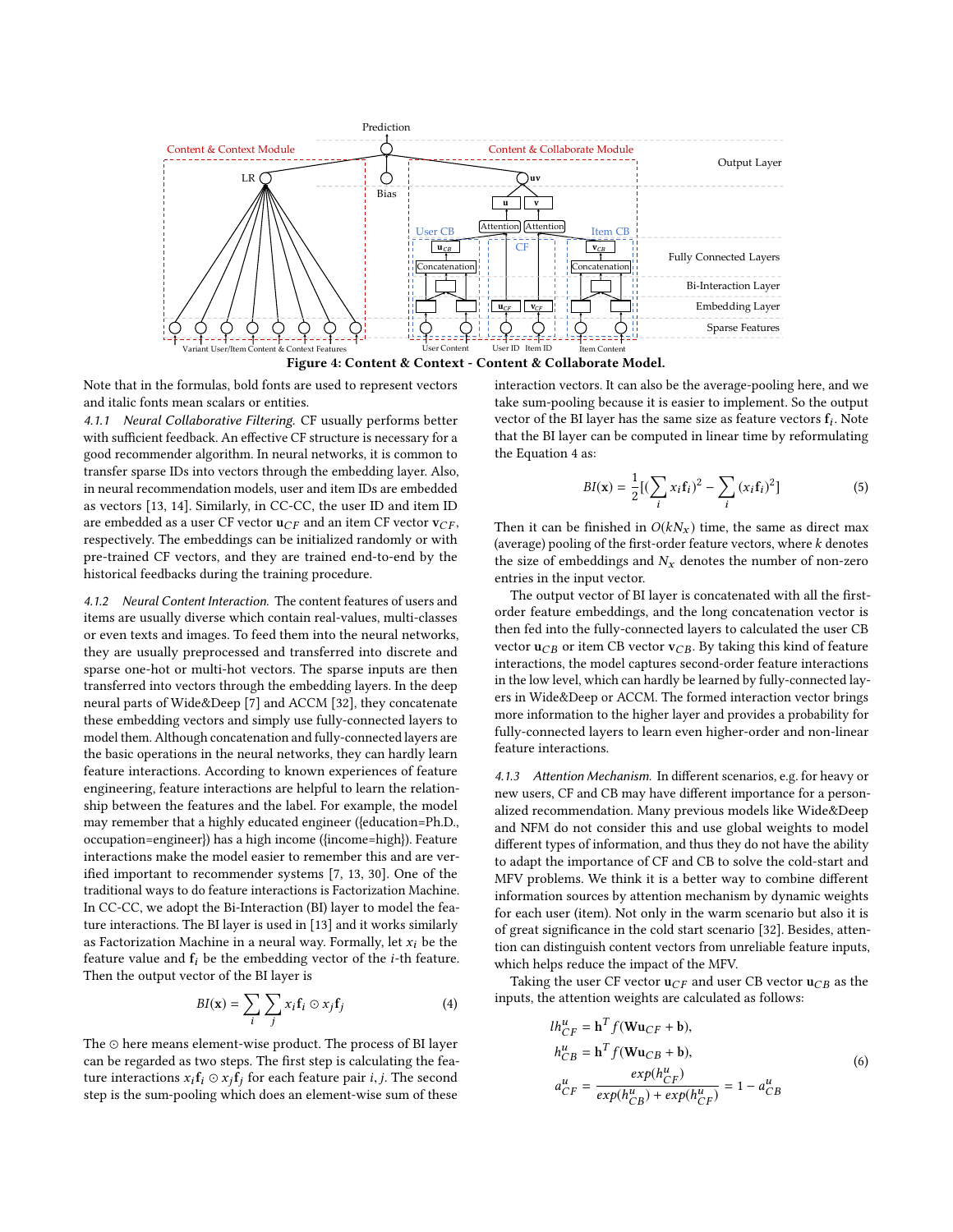where  $\mathbf{W} \in \mathbb{R}^{t \times k}$ ,  $\mathbf{b} \in \mathbb{R}^{t}$ ,  $\mathbf{h} \in \mathbb{R}^{t}$  are the parameters of attention network and t denotes the hidden layer size of the attention network. network, and t denotes the hidden layer size of the attention network.  $f$  is the activation function which can be  $relu$ ,  $tanh$ ,  $sigmoid$ , etc. The attention weights of item CF  $a_{CF}^v$  and CB  $a_{CB}^v$  are calcu-<br>lated in a similar way. The parameters of attention networks in the lated in a similar way. The parameters of attention networks in the item part are shared with the user part because they have the same purpose to judge whether a vector is informative.

Then the user and item vectors are formed by the weighted sum:

$$
\mathbf{u} = a_{CF}^{u}\mathbf{u}_{CF} + a_{CB}^{u}\mathbf{u}_{CB}, \quad \mathbf{v} = a_{CF}^{v}\mathbf{v}_{CF} + a_{CB}^{v}\mathbf{v}_{CB} \tag{7}
$$
\nand the user and item vectors **u**, **v** are used for further predictions.

# 4.2 Content & Context Module

Deep neural networks have strong generalization ability. By modeling the samples in the training set, they can predict with unseen or rarely seen feature combinations. However, they are weak in memorization, compared with traditional linear models, which can learn the direct relationships between features and final predictions [\[7\]](#page-9-4). For example, young teenagers may love comics more than the elders. Besides, except for the user and item interaction and content information, there is various informative context information in recommender systems such as time and other session-related features. Therefore, our CC-CC combines the deep Content & Collaborate module with a linear Content & Context module, inspired by Wide&Deep [\[7\]](#page-9-4).

Taking the sparse features x as input, it calculates a linear regression of the features:

$$
LR(\mathbf{x}) = \mathbf{w}^T \mathbf{x} = \sum_i w_i x_i \tag{8}
$$

where **w** is the weight vector and  $w_i$  is the weight of the *i*-th feature.<br>The module is also enhanced by the feature interactions. Dif-

The module is also enhanced by the feature interactions. Different from the BI layer, cross features are used to better take advantages of the memorization ability of the linear module and form more variant features:

$$
c_{\{x_j\}} = \prod_j x_j \tag{9}
$$

where  $\{x_j\}$  is a subset of raw features  $\mathbf{x} = \{x_i\}$  and it means which features the cross-product is conducted on For example  $x_i = 1$ features the cross-product is conducted on. For example,  $x_i = 1$ means the user is from Japan and  $x_j = 1$  means the book is in Italian. Then in a second order cross-product, since generally a Japanese does not prefer a book written in Italian, this  $c_{\{x_i, x_j\}} = x_i x_j = 1$ <br>will be negative; while if x, is the book in Innance  $c_i \rightarrow -1$ will be negative; while if  $x_j$  is the book in Japanese,  $c_{\{x_i, x_j\}} = x_i x_j - 1$  is negative. Cross features c can be automatically generated  $x_i x_j = 1$  is positive. Cross features c can be automatically generated or manually designed with experience. The cross features c finally are fed into the linear regression together with the raw features.

## 4.3 Output Layer

To combine the Content & Context Module and the Content & Collaborate Module, we use a summarization layer for final prediction:

$$
y = LR(\mathbf{x}|\mathbf{c}) + \mathbf{u}\mathbf{v} + b \tag{10}
$$

where  $b$  is the total bias, which is a summarization of the global bias, user bias and item bias:

$$
b = b_g + b_u + b_v \tag{11}
$$

The output of the Content & Collaborate Module, user vector u and item vector v, are used to conduct a dot product. Surely they can be fed into more fully-connected layers or some other deep neural structures. We use the dot product in our tasks due to the computational efficiency and effectiveness, which is also commonly used in the literature [\[14,](#page-9-15) [32\]](#page-9-7).

The summarization layer is used to keep the linearity between the Content & Context Module and the final predictions so that it keeps the memorization ability. The experiments of our model are conducted on rating and click prediction tasks, so linear regression is adopted.

## 4.4 Loss Function

We use the RMSE loss to train our model. We not only are concerned about the final predictions, but also expect that the predictions of both CF and CB parts themselves are accurate. As a result, the final loss is formulated as follows:

$$
L = RMSE(\mathbf{y}, \mathbf{l}) + \gamma [RMSE(\mathbf{y}_{CF}, \mathbf{l}) + RMSE(\mathbf{y}_{CB}, \mathbf{l})] + \tau ||\Theta||_2 \tag{12}
$$

The first term is the difference between the final predictions and the labels, and the second term is used to guide the CF and CB parts to generate meaningful and comparable vectors, where  $\gamma$  is the weight of this term,  $y_{CF} = LR(x|c) + u_{CF}v_{CF} + b$  and  $y_{CB} =$  $LR(x|c) + u_{CB}v_{CB} + b$ . It encourages CF and CB to learn their own structures and prediction abilities. The attention network evaluates the vectors and gives different weights to different information resources so that the model takes the best advantages of CF and CB even if there is no content or historical information. The last term is a L<sub>2</sub>-regularization, where  $\tau$  is the L<sub>2</sub>-weight, and  $\Theta$  represents all the model parameters.

## 4.5 Model Discussion

Table 1: Comparison with State-of-the-Art Models

<span id="page-5-0"></span>

| Adaptive Weights |           | <b>Feature Interactions</b>   |  |  |
|------------------|-----------|-------------------------------|--|--|
| Wide&Deep        |           | Cross Feature                 |  |  |
| <b>NFM</b>       |           | Bi-Interaction                |  |  |
| <b>ACCM</b>      | Attention |                               |  |  |
| CC-CC            | Attention | Cross Feature, Bi-Interaction |  |  |

Our proposed CC-CC aims to model different types of information adaptively for each user and item. Wide&Deep, NFM and some other deep models are also able to handle content, context and interaction information, but they use global weights for all users and items. However, disadvantages exist when some information sources are unavailable or unreliable, e.g., the problem of missing feedbacks in cold-start scenarios. Our CC-CC model uses the attention mechanism to adjust the recommendation strategy, which is adaptive to different scenarios. In particular, CC-CC uses Content & Context Module and Bi-Interaction layer to enhance the utility of content and context information. Moreover, it considers the feature interactions and improves the memorization ability of deep neural recommendation models. Comparison of our CC-CC with some state-of-the-art models is concluded in Table [1.](#page-5-0)

#### 5 EXPERIMENTAL SETTINGS

#### 5.1 Datasets

We conducted our experiments on two datasets: ML-100k and ZhiHu. Both datasets can be easily downloaded from the Internet. Some detailed information of the datasets is shown in Table [3.](#page-6-0)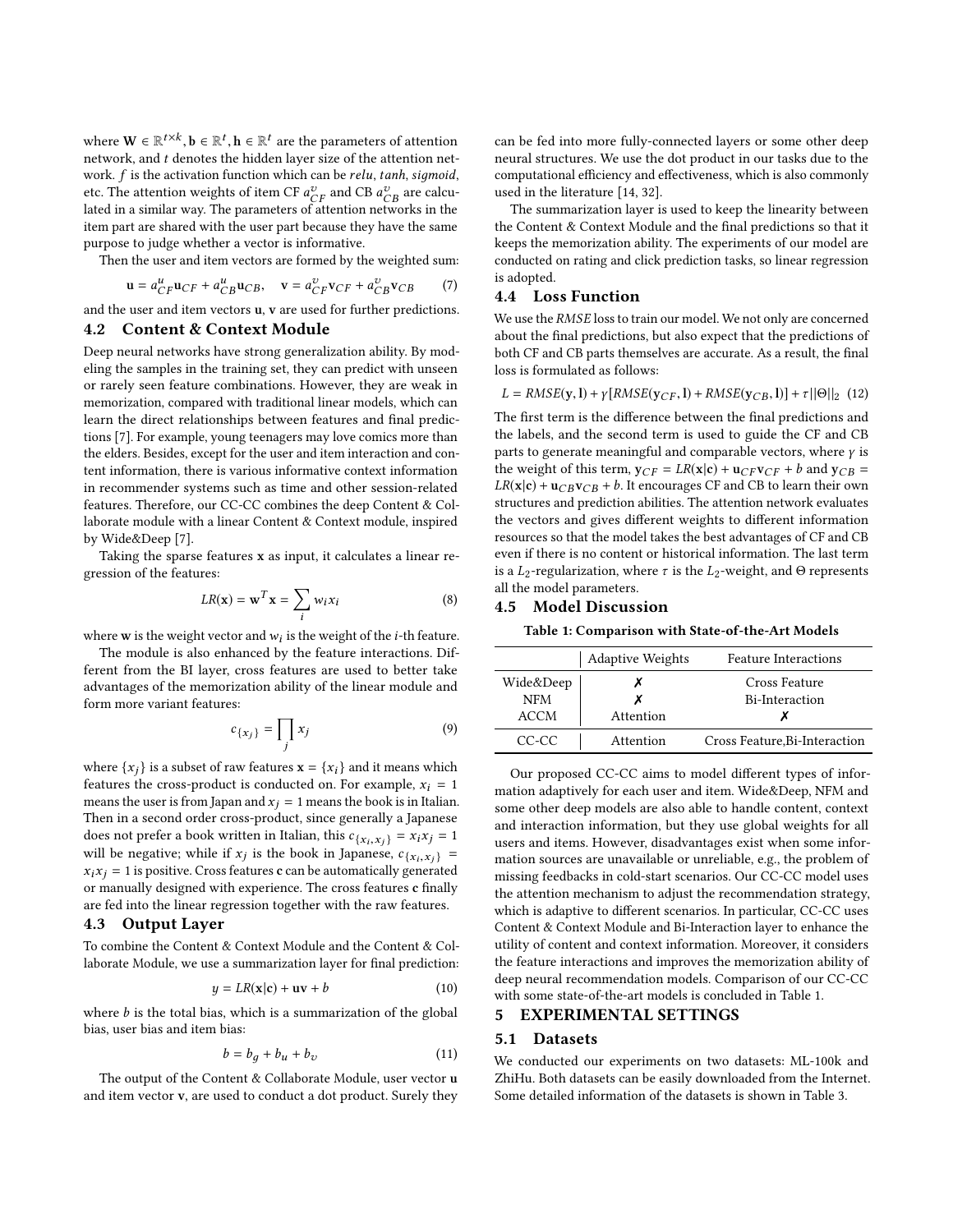<span id="page-6-4"></span>

|                                                 | <b>ML-100k</b><br>RMSE, lower is better |                            |                            | ZhiHu<br>AUC, higher is better |                            |                            |
|-------------------------------------------------|-----------------------------------------|----------------------------|----------------------------|--------------------------------|----------------------------|----------------------------|
|                                                 | Random                                  | $+Cold1$                   | $+MFV2$                    | Random                         | $+Cold1$                   | $+MFV2$                    |
| Wide&Deep [7]<br><b>NFM</b> [13]<br>$ACCM$ [32] | 0.9097<br>0.9118<br>0.9018              | 0.9909<br>0.9822<br>0.9727 | 0.9877<br>0.9967<br>0.9739 | 0.6963<br>0.7264<br>0.7314     | 0.6757<br>0.6877<br>0.6885 | 0.6651<br>0.6873<br>0.6890 |
| CC-CC                                           | 0.9012                                  | $0.9599*$                  | $0.9664*$                  | $0.7403*$                      | $0.6983*$                  | $0.6962*$                  |

Table 2: Overall Performance

1. Test sets: randomly 30% item cold, 30% user cold.

2. Test sets: randomly 30% item cold, 30% user cold, and 10% feature values missing.

\*. Significantly better than the best baseline (ACCM, italic ones) with  $p < 0.05$ 

#### Table 3: Statistics of Evaluation Datasets

<span id="page-6-0"></span>

| <b>Dataset</b> | Interaction# | User#  | Item#  | Sparsity |
|----------------|--------------|--------|--------|----------|
| $ML-100k$      | 100,000      | 943    | 1.682  | 93.70%   |
| ZhiHu          | 1,334,168    | 13.537 | 61.661 | 99.84%   |

• ML-100k. It is maintained by Grouplens [,](#page-6-1) which has been used by many researchers for many years. It includes 100,000 ratings ranging from 1 to 5 from 943 users and 1,682 movies. Content information we used is the age, gender, occupation of users and release year, genres of items.

• ZhiHu. ZhiHu is a Chinese platform which allows users to ask or answer questions on it. It helps users share their knowledge and experiences with others. It held a competition and published its data on Biendata [,](#page-6-3) which is available to the general public. The dataset provides a huge amount of users, items (answers) and their interactions, and aims at predicting whether a user is interested in an answer. User features include the ID, device, position, topic, total counts of user behaviors, etc, and items features include ID, time, total like/dislike counts, and other user behavior counts such as the number of clicks, etc. Privacy information is hidden or replaced by IDs.

#### 5.2 Baselines

Our model CC-CC is compared with several state-of-the-art neural recommendation models as follows:

• Wide&Deep [\[7\]](#page-9-4). Google proposed it in 2016, which combines the deep neural network and linear models. It is verified as one of the best deep neural recommendation models.

• NFM [\[13\]](#page-9-5). The Neural Factorization Machine model proposed in 2017, which uses Bi-Interaction Layer to model feature interactions.

• ACCM [\[32\]](#page-9-7). The Attentional Content & Collaborate Model proposed by in 2018. It works on both warm and cold scenarios, and the model adopted a "Cold-Sampling" (CS) strategy to help the attention network learn how to handle the cold data.

These works have compared their models with some famous recommendation algorithms such as ItemKNN [\[8\]](#page-9-31), UserKNN [\[22\]](#page-9-32), LibFM [\[31\]](#page-9-33), BiasedMF [\[24\]](#page-9-34), SVD++ [\[23\]](#page-9-35) and surpassed them. Here we do not compare CC-CC with these algorithms and focus on the three state-of-the-art neural recommendation models.

#### 5.3 Evaluation

Each dataset is split into the training (80%), validation (10%) and test (10%) sets. To construct the evaluation sets in different cold ratios, for example, 30% item cold, we randomly choose 30% samples in the validation and test sets, and give each sample a new unique item ID. The validation set is used to conduct early stopping and optimize the hyper-parameters, and the test set is used to evaluate the model performance. To construct MFVs, we randomly choose some values in the feature matrix and give each value an Unknown tag. To evaluate the models, for the rating prediction task on ML-100k, we use Root Mean Square Error (RMSE, lower is better), and for the click prediction task on ZhiHu, we use Area Under Curve (AUC, higher is better). For a fair comparison, we do not use cross features in our model or the Wide&Deep model.

## 5.4 Parameter Setting

We use Adagrad [\[9\]](#page-9-36) to train the model with mini-batches at the size of 128. NFM and Wide&Deep are trained in regular minibatches, ACCM and CC-CC use "Cold-Sampling" (CS) to train the attention network to handle cold scenarios. The learning rate is searched for each model from 0.001 to 0.1, and early-stopping is conducted according to the performance on the validation set. Embedding size  $k$  of user IDs, item IDs and features are set to 64 and batch Normalization (BN) [\[21\]](#page-9-37) is conducted on the fullyconnected layers. To prevent the model from overfitting, we use both the  $L_2$ -regularization and dropout. The weight of  $L_2 \tau$  is set between 1e-5 to 1e-3 and dropout ratio is set between 0.05 to 0.2. The CS and FS ratios  $\alpha$ ,  $\beta(\beta')$  are set between 0.0 to 0.2. In AFS,<br>we set  $\beta_0 = 0.1$  and  $\Delta = (\beta' - \beta_0)/20$  so that the FS ratio  $\beta$ . we set  $\beta_0 = 0.1$  and  $\Delta = (\beta' - \beta_0)/20$  so that the FS ratio  $\beta_e$ <br>starts from 0.1 and achieves the may value around the 20th enoch starts from 0.1 and achieves the max value around the 20th epoch,  $\sigma(e) = \frac{1.1}{1 + \exp(3 - e)}$  and  $\delta = 0.1$ . We provide the codes for CC-CC in  $\sigma(\epsilon) = \frac{1}{1+\exp(3-\epsilon)}$  and  $\sigma = 0.1$ . We provide the Github at [https://github.com/THUIR/CC-CC.](https://github.com/THUIR/CC-CC)

## 6 EXPERIMENTAL RESULTS

We conduct our experiments mainly to answer the following questions:

- RQ1 Does the specific Feature Sampling help handle the missing feature values?
- RQ2 How does CC-CC perform compared with the state-ofthe-art methods?
- RQ3 Does Feature Sampling work for different models?

<span id="page-6-1"></span><https://grouplens.org/datasets/movielens/100k/>

<span id="page-6-2"></span><https://www.zhihu.com/>

<span id="page-6-3"></span><https://biendata.com/competition/CCIR2018/data/>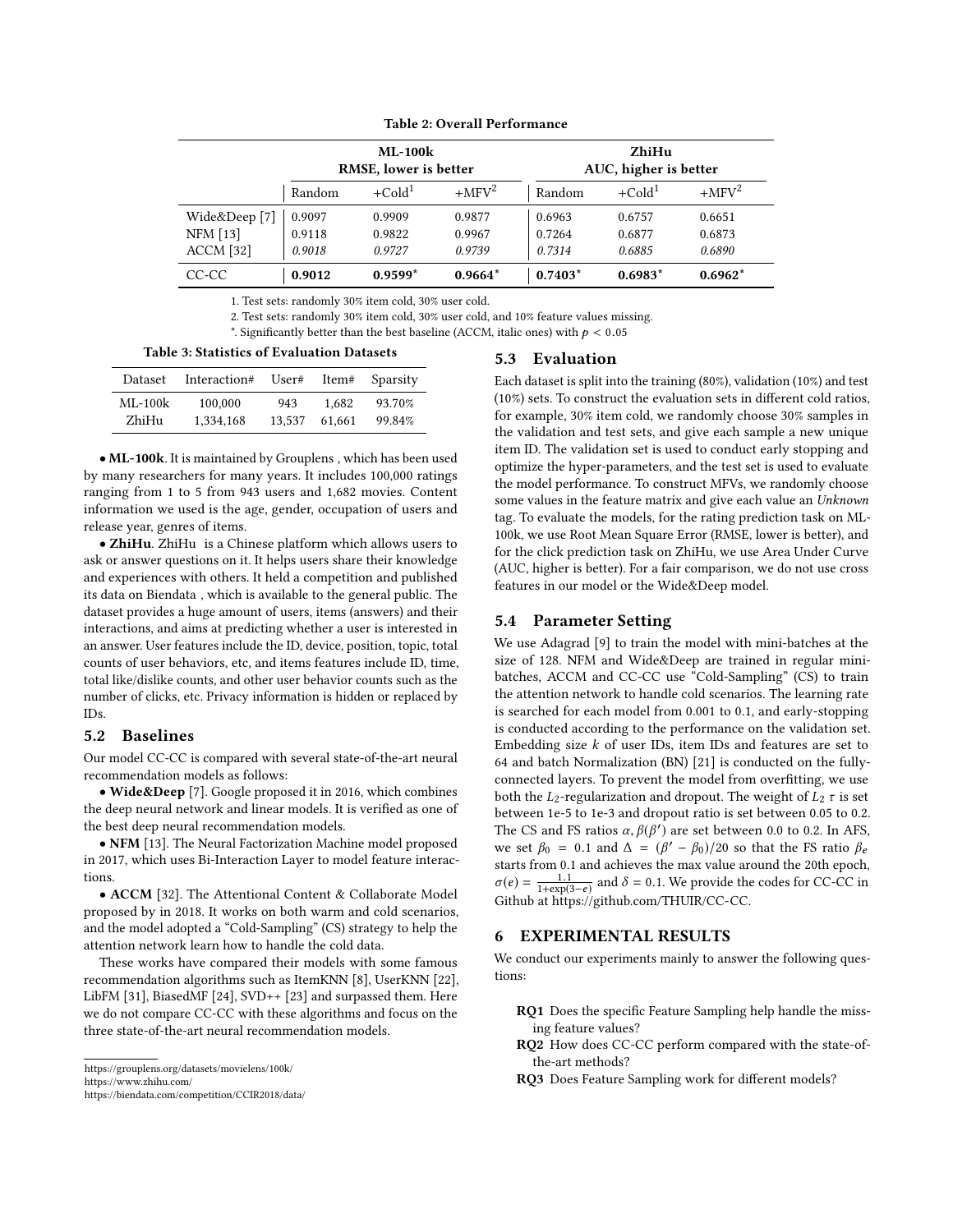#### 6.1 Performance Comparision (RQ1, RQ2)

6.1.1 Overall Performance. Firstly, the overall performance is shown in the Table [2.](#page-6-4) We will give some further studies on FS and model in later sections.

All models are trained with AFS. From the results, we conclude that no matter on the warm/cold data or the data with MFV, CC-CC achieves the best performance. It shows that using the attention mechanism to adjust different information resources is helpful. CC-CC performs better than ACCM, especially in cold data because it has both the deep module and linear module, which considers both raw features and feature interactions, highlighting its advantage of modeling content features on cold data.

<span id="page-7-0"></span>

Figure 5: Different Amounts of Missing Feature Values. Test sets: randomly 30% item cold, 30% user cold.

We also test the models' performance on datasets suffering from different amounts of MFV. The results are shown in Figure [5.](#page-7-0) A percentage of feature values (from 0 to 50%) are randomly removed based on the test set that contains 30% cold users and 30% cold items. Models are trained with AFS. From the results, we can observe that the more feature values are missing, the worse the models perform, which is intuitive because MFV means missing information and unreliable inputs. Generally, our model CC-CC is better than the other baselines when the MFV problem exists in the input data. 6.1.2 Ablation Study. We did some ablation study to understand the effects of FS and feature interactions better.

<span id="page-7-1"></span>

Figure 6: Performance of CC-CC with different Feature Sampling strategies (No FS, RFS, AFS). Test sets: randomly 30% item cold, 30% user cold, and 10% feature values missing.

We compare the different training strategies: no FS, RFS and AFS. The results are shown in Feature [6.](#page-7-1) Models perform badly on data with MFV without FS, showing that the problem should be carefully considered, and FS helps to handle the MFV problem. The strategy introduces more complex feature situations into the training procedure and forces these models to learn how to predict with MFV and unreliable content information. AFS is slightly better than simple RFS because it analyzes the feature importance and

provides a more adaptive sampling. Our further experiments in [6.2.2](#page-8-0) show that AFS is better than RFS generally on other models and parameters (Figure [8,](#page-8-1) [9\)](#page-8-2).

<span id="page-7-2"></span>

Figure 7: Performance of CC-CC w/o Content & Context Module and Bi-Interaction Layer. Test sets: randomly 30% item cold, 30% user cold, and 10% feature values missing.

We remove the Content & Context Module or the Bi-Interaction Layer in the Content & Collaborate Module to observe whether they can improve the model performance, as shown in Figure [7.](#page-7-2) It is clear that CC-CC without either part performs worse. Content & Context Module provides cross-features and a linear memorization ability. The Bi-Interaction Layer models feature interactions with deep neural networks. Both parts are helpful, showing that feature interactions are important to the model performance, while Content & Context Module brings more improvement.

# 6.2 Impact of Proposed Feature Sampling Strategies (RQ1, RQ2)

In this section, we explore the impact of proposed Feature Sampling strategies. Experiments are conducted on a test set that contains 30% cold users, 30% cold items and 10% MFV, respectively.

6.2.1 Representations of MFV. In the experiments, we use a specific Unknown tag to represent the MFV. For example, in the age column there are three values 0,1,2 to represent Unknown, Adult and Child, respectively. Deep neural models embed these discrete features into vectors, and AFS training strategy helps learn these embeddings. In real-world applications, there are also some other ways to represent the MFVs, such as using the most popular feature value, randomizing a value uniformly or according to the distribution of the observed feature values. We compare these strategies with AFS and the results are shown in Table [4.](#page-7-3)

<span id="page-7-3"></span>Table 4: RMSE under Different Representations of MFV.

| $ML-100k1$                | Wide&Deep | <b>NFM</b> | ACCM   | CC-CC     |
|---------------------------|-----------|------------|--------|-----------|
| Unknown Tag <sup>2</sup>  | 1.0410    | 1.0127     | 0.9796 | 1.0006    |
| Random <sup>3</sup>       | 1.0126    | 1.0112     | 0.9882 | 0.9909    |
| Frequency <sup>4</sup>    | 1.0077    | 1.0034     | 0.9821 | 0.9721    |
| Distribution <sup>5</sup> | 1.0037    | 0.9999     | 0.9827 | 0.9735    |
| <b>AFS</b>                | 0.9877    | 0.9967     | 0.9739 | $0.9664*$ |

1. Test sets: randomly 30% item cold, 30% user cold, and 10% feature values missing.

2. Leave the MFV as Unknown tags in training and testing procedure without any specific processing.

3. Randomize feature values uniformly to replace MFV.

4. Replace the MFVs with the most frequent feature values in each feature column.

5. Randomize feature values according to the distribution of each feature column to replace the MFVs.

\*. Significantly better than other results with  $p < 0.05$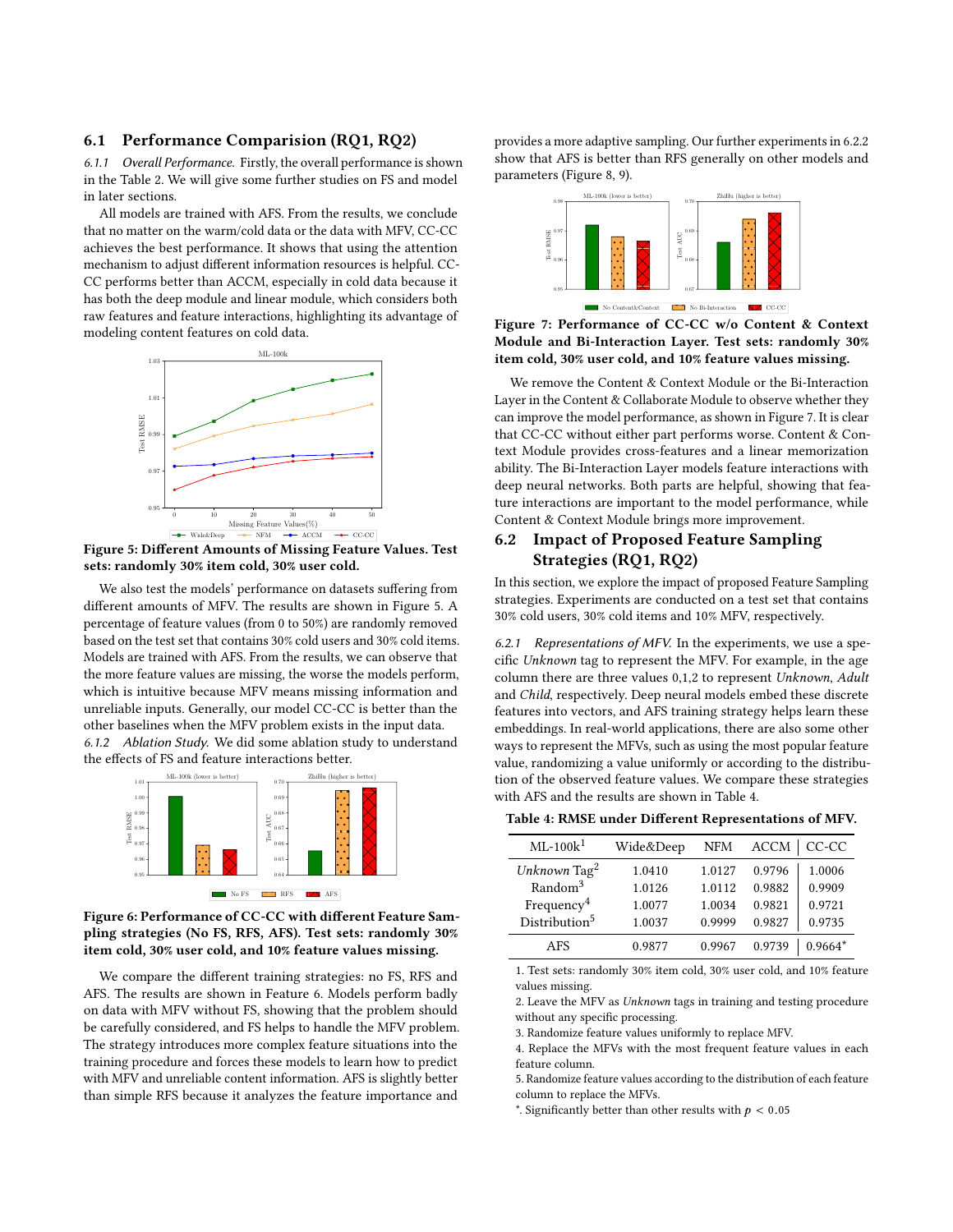Based on the results, leaving the MFVs as the Unknown tag in training and testing procedure without any specific processing brings the worst performance (Unknown Tag). It means that MFV should be carefully considered because it brings uncertainty into the systems, leading to unfavorable impacts on the performance. Replacing the Unknown tag with some feature values can help a little bit (Random, Frequency, Distribution) because these methods construct meaningful inputs that may somehow match the true values. Intuitively, using the most frequent feature value (Frequency) or randomly according to the distribution of the known feature values (Distribution) is better than randomize a feature value uniformly (Random). The reason is that the first two methods give better simulation to the real distribution of the feature values.

However, all these methods force the model to make predictions according to some unknown or wrongly imputed feature values, which is undesirable. What we want is that the model can recognize MFVs and even learn the meaningful representations of the unknown feature values. Using the Unknown tags in the test procedure is fine, but the model should be taught how to handle these tags and what those tags mean. The distributions of the known and unknown feature values are different, and neither of them is the same as the distributions of the training set and testing set. AFS introduces more complex instances of missing feature values into the training procedure, and then forces the model to learn how to handle unreliable inputs. In this way, the model becomes more robust and performs better than other methods. The results show that CC-CC with a powerful content part suffers more from the MFV problem, and ACCM suffers the least because it has an independent CF part for rating prediction. But finally, CC-CC with AFS achieves the best performance.

<span id="page-8-0"></span>6.2.2 Different Feature Sampling Ratios. We test the performance of the models when training with different ratios of FS (Figure [8\)](#page-8-1):

<span id="page-8-1"></span>

Figure 8: Performances of Different Feature Sampling Ratios. Solid/Dashed lines are experiments with AFS/RFS. Test sets: randomly 30% item cold, 30% user cold, and 10% feature values missing.

The results show that a small ratio of FS (0.1-0.2) is enough for different models. Different models perform best on different feature sampling ratios. But a too large FS ratio will affect the model performance because it prevents the models from learning the relationship between the content features and the final predictions. AFS with large FS ratio performs better than RFS because the FS ratio is adaptively increasing during the training process instead of a fixed ratio. Performance of CC-CC and ACCM are more stable even with

few content features thanks to the CF module in their structures. Generally, AFS performs better than RFS in most situations. AFS is less sensitive to the changes of the FS ratio because it provides an adaptive way to sample different amounts of values during the training process.

# 6.3 Feature Sampling Strategies for Different Algorithms (RQ3)

To verify that FS can help different algorithms, we conduct some experiments on the test sets with randomly 10% feature values missing and 30% items cold, 30% users cold, as shown in Figure [9.](#page-8-2)

Results show that without FS, Wide&Deep, NFM, and ACCM all suffer from the MFV problem. The reason is that all of the models are trained with sufficient content features. The training procedure does not carefully consider the MFV problem, but the testing set contains many MFVs and has a different data distribution with the training set. ACCM suffers the least because it has an independent CF part (and a simple CB part) for prediction. FS brings MFVs into the training process and improves the model performance. AFS also performs better on other models than RFS.

<span id="page-8-2"></span>According to Figure [8](#page-8-1) in the previous section, AFS performs better than RFS in most cases with different feature sampling ratios.



Figure 9: Performance of Wide&Deep, NFM and ACCM with different Feature Sampling strategies (No FS, RFS, AFS). The red dashed line is the CC-CC model with AFS. Test sets: randomly 30% item cold, 30% user cold, and 10% feature values missing.

#### 7 CONCLUSION

In this work, Random Feature Sampling and Adaptive Feature Sampling strategies are proposed to handle the missing feature values, which is an important problem that has not been well studied in previous works. The FS strategies are simple but work for different models including Wide&Deep, NFM, and ACCM.

With the help of FS strategies, more feature interactions could be taken into consideration, which suffer greatly from the MFV problem. A novel Content & Context - Content & Collaborate model is proposed to leverage different types of information: feedback, content, and context. In both modules of the model, it utilizes both raw features and feature interactions. It is verified that CC-CC works not only on both warm and cold scenarios, but also with MFVs. Finally, CC-CC achieves better performance than the stateof-the-art methods on two different datasets.

However, giving reasonable outputs with missing feature values is not the terminal of our work. Our further study will work on using observed interactions and feature values to recover some missing feature values. We can use convinced values to partly replace the missing values, which to some extent is different from the missing feature value imputation approach, and it will be helpful to both user modeling and generating personalized recommendations.